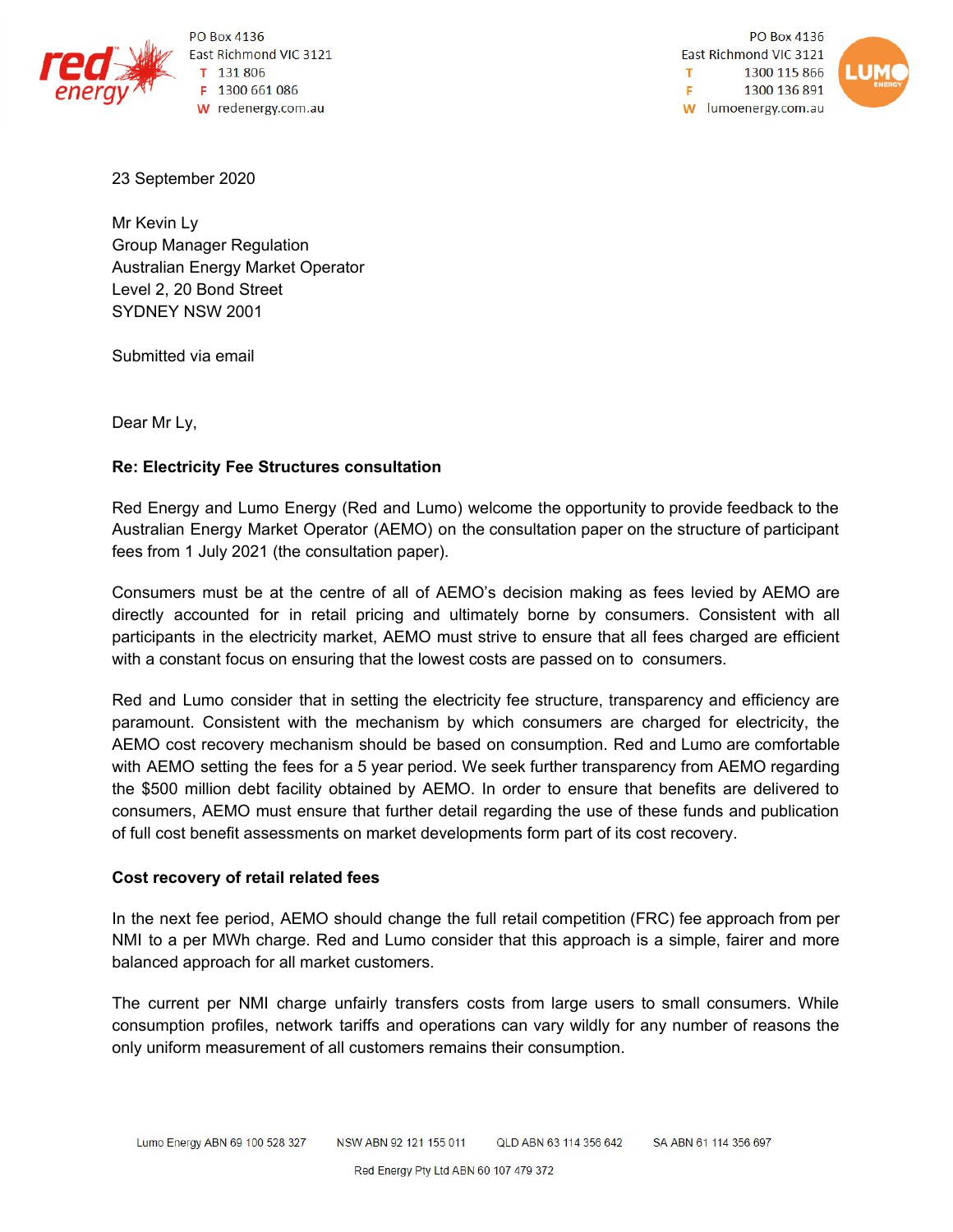



The use of MWh provides the most balanced measurement of different consumer segments and avoids the potential for smaller customers to subsidise the energy demands of larger customers. A fee based on NMI's is inequitable.

Since AEMO last set the structure of NEM fees, we note that regulators have re-introduced retail price regulation through the Default Market Offer and the Victorian Default Offer (VDO) respectively. Moving FRC fees to a per MWh approach is consistent with the calculation of costs, particularly within the VDO, that calculates AEMO fees as part of the cost stack before setting the final price. Moving to a charge per MWh would meet the simplicity principle, as it will ensure that AEMO fees are easily accommodated for in the setting of the regulated prices.

We consider that AEMO should recover their costs (in MWhs) that are built into the cost of energy paid for by consumers to those parties with a direct relationship with the consumer. This also extends to the cost recovery of the consumer data right, assuming that the regulatory arrangements allow AEMO to recover costs through NEM fees. An unintended consequence of including transmission and distribution networks, and at this stage, Metering Coordinators, who do not have any such relationship with the end consumer, will simply mean that they will bundle these in fees and administration charges to retailers that manage consumer relationships. This does not meet the efficiency aspect of the National Electricity Objective.

# **Timeframe for setting fee structure**

Noting the work currently being undertaken by the Energy Security Board (ESB) on a post-2025 market design, we consider that a 5 year period would be most appropriate. Setting this timeframe provides the best balance between ensuring certainty for participants, allowing them to spread the cost and appropriately budget for future costs as well as aligning with already scheduled regulatory and market changes. Red and Lumo strongly oppose AEMO setting a 7 year period for participant fees. This would risk locking in a participant fee structure which does not properly represent the market.

In terms of the cost recovery methodology for five minute and global settlements, Red and Lumo support the proposed recovery being over ten years beginning 1 October 2021.

# **Transparency in the delivery of benefits to consumers**

The consultation paper highlights estimates of "AEMO's capital program over the next two financial years, for which approximately \$500 million has been secured through debt facilities with costs to be recovered from participants once the programs are completed."<sup>1</sup> There is little detail provided in the consultation paper, raising concerns on how it is being spent, how it is planned to be recovered from participants and the return on investment delivered.

<sup>1</sup> Australian Energy Market Operator, Electricity fee structures consultation paper, August 2020, p10